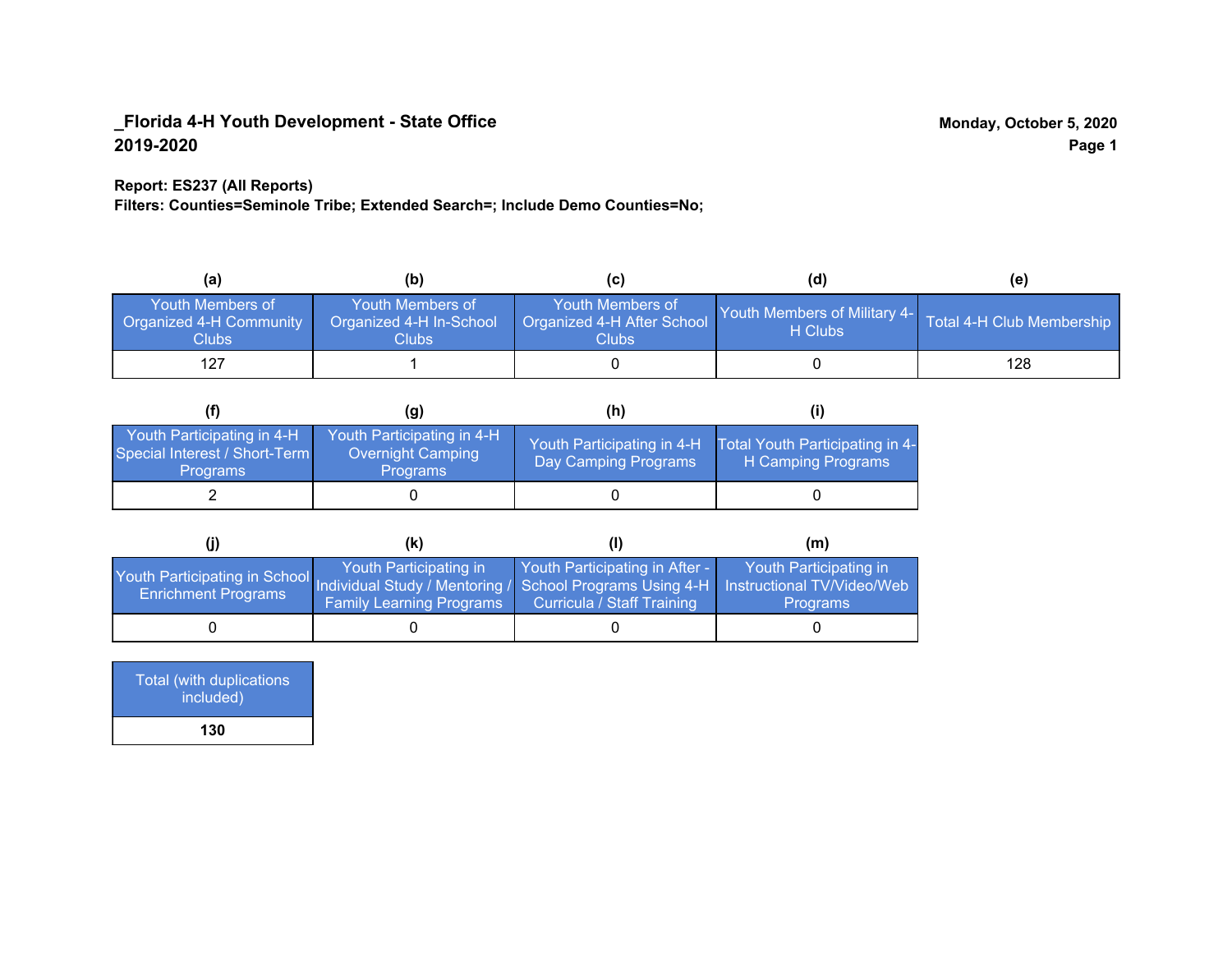**Report: ES237 (All Reports)**

**Filters: Counties=Seminole Tribe; Extended Search=; Include Demo Counties=No;**

# **School Grade (duplications eliminated)**

| Kinder <sup>1</sup> | 1st | 2nd' | 3rd. | 4th | $-5th$ | 6th | 7th | 8th | $-9th$ | 10th | $\sqrt{111}$ |  | 12th Post HS Not in School Special | <b>Total</b> |
|---------------------|-----|------|------|-----|--------|-----|-----|-----|--------|------|--------------|--|------------------------------------|--------------|
|                     |     |      |      | 10  |        |     |     |     |        |      |              |  |                                    |              |

# **Gender of 4-H Youth Participants (duplications eliminated)**

| Male | Female | Total |
|------|--------|-------|
| 39   | ه،     |       |

# **Place of Residence of 4-H Youth Participants (duplications eliminated)**

| ∣ Farm | Towns of under 10,000 and<br>rural non-farm | Towns and cities (10,000-<br>50,000), and their suburbs | Suburbs of cities of over<br>50,000 | Central cities of over 50,000 | Total |
|--------|---------------------------------------------|---------------------------------------------------------|-------------------------------------|-------------------------------|-------|
| 52     | 26                                          |                                                         |                                     |                               |       |

# **Total 4-H Youth Participants (duplications eliminated)**

**Total** 

**<sup>87</sup> Note: The four totals on this page should all match.**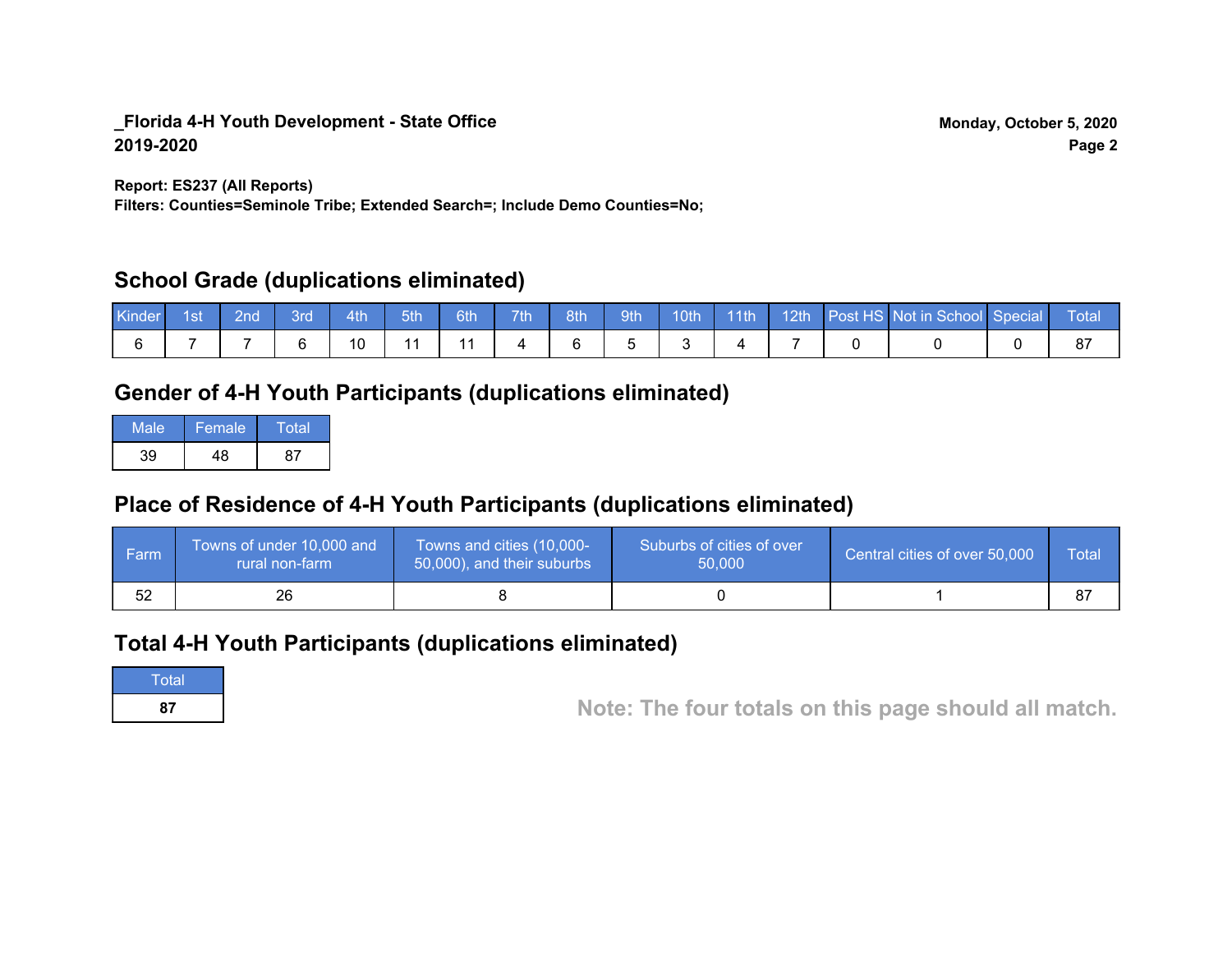#### **Report: ES237 (All Reports)**

**Filters: Counties=Seminole Tribe; Extended Search=; Include Demo Counties=No;**

| <b>ETHNICITY</b>          | <b>TOTAL YOUTH</b> |
|---------------------------|--------------------|
| <b>Hispanic or Latino</b> | 12                 |
| Not Hispanic or Latino    | 75                 |

Directions: Type in the appropriate numbers for your project. Ethnicity is separate from race. YOu should indicate an ethnicity category for each participant and all racial categories that apply to each participant (i.e. a participant of more than one race would be recorded in each applicable racial category). Ideally, your total participants should equal the total of numbers in your ethicity section. Totals of racial categories will be equal to or greater than your total participants if they all report racial information.

4-H Youth Participants: Any youth taking part in programs provided as a result of action by extension personnel (professional. Paraprofessional. And volunteer). This includes youth participation in programs conducted through 1862, 1890, and 1994 land-grant universities, EFNEP, urban gardening, and other programs that may not actually use the 4-H name and emblem with participants.

| <b>RACE</b>                               | <b>TOTAL YOUTH</b> |
|-------------------------------------------|--------------------|
| American Indian or Alaskan Native         | 72                 |
| Asian                                     | 0                  |
| <b>Black or African American</b>          | O                  |
| Native Hawaiian or other Pacific Islander | 0                  |
| White                                     | 1                  |
| Youth Indicating More Than One Race       | 11                 |
| <b>Undetermined</b>                       | 3                  |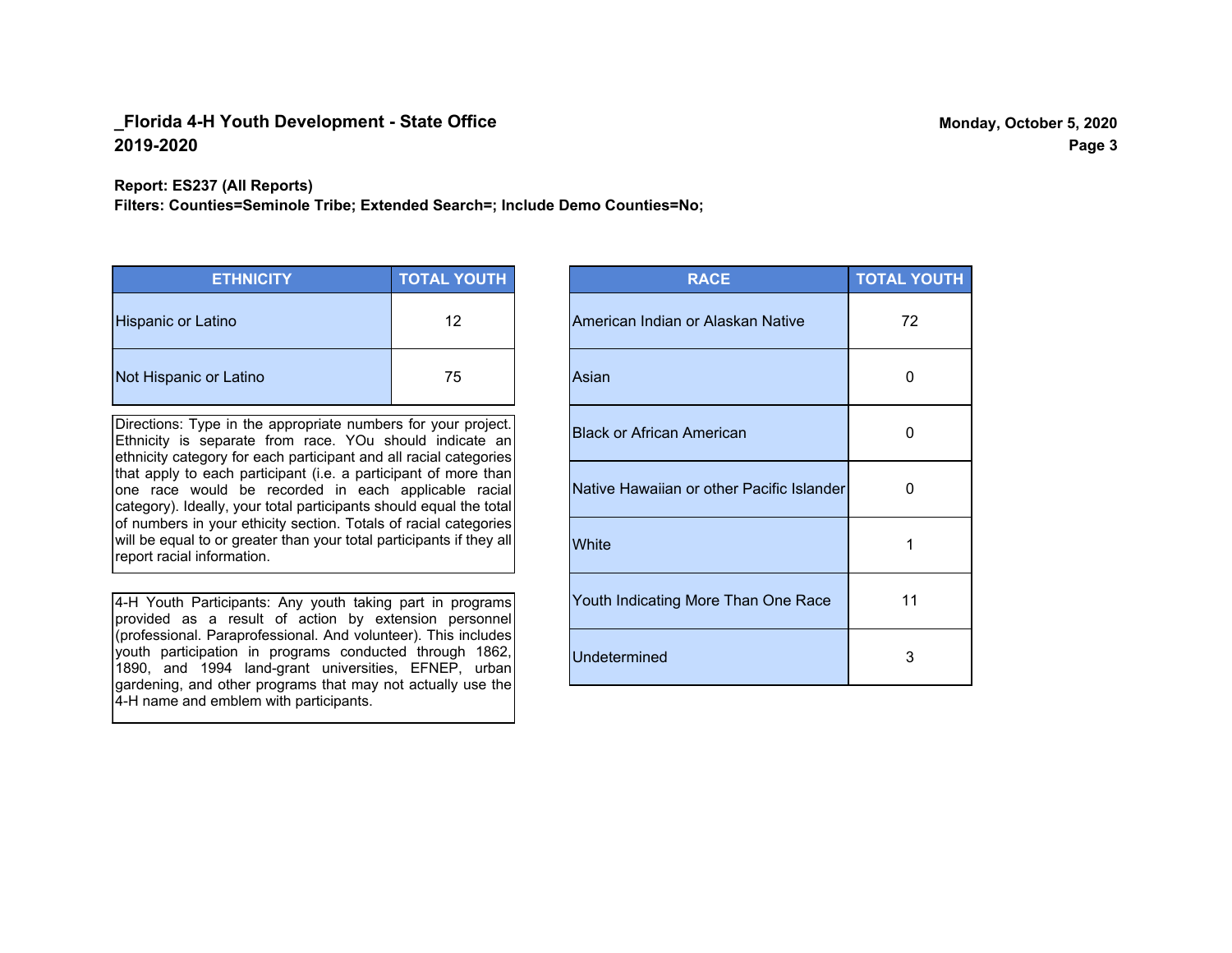**Report: ES237 (All Reports)**

**Filters: Counties=Seminole Tribe; Extended Search=; Include Demo Counties=No;**

| Total Number of<br><b>Adult Volunteers</b> | <b>Total Number of</b><br>Youth Volunteers | Total |
|--------------------------------------------|--------------------------------------------|-------|
|                                            |                                            |       |

Adult Volunteer: Unpaid support for the 4-H program by an individual beyond high school age.

Youth Volunteer: Unpaid support for the 4-H program by a person who has not yet graduated from high school.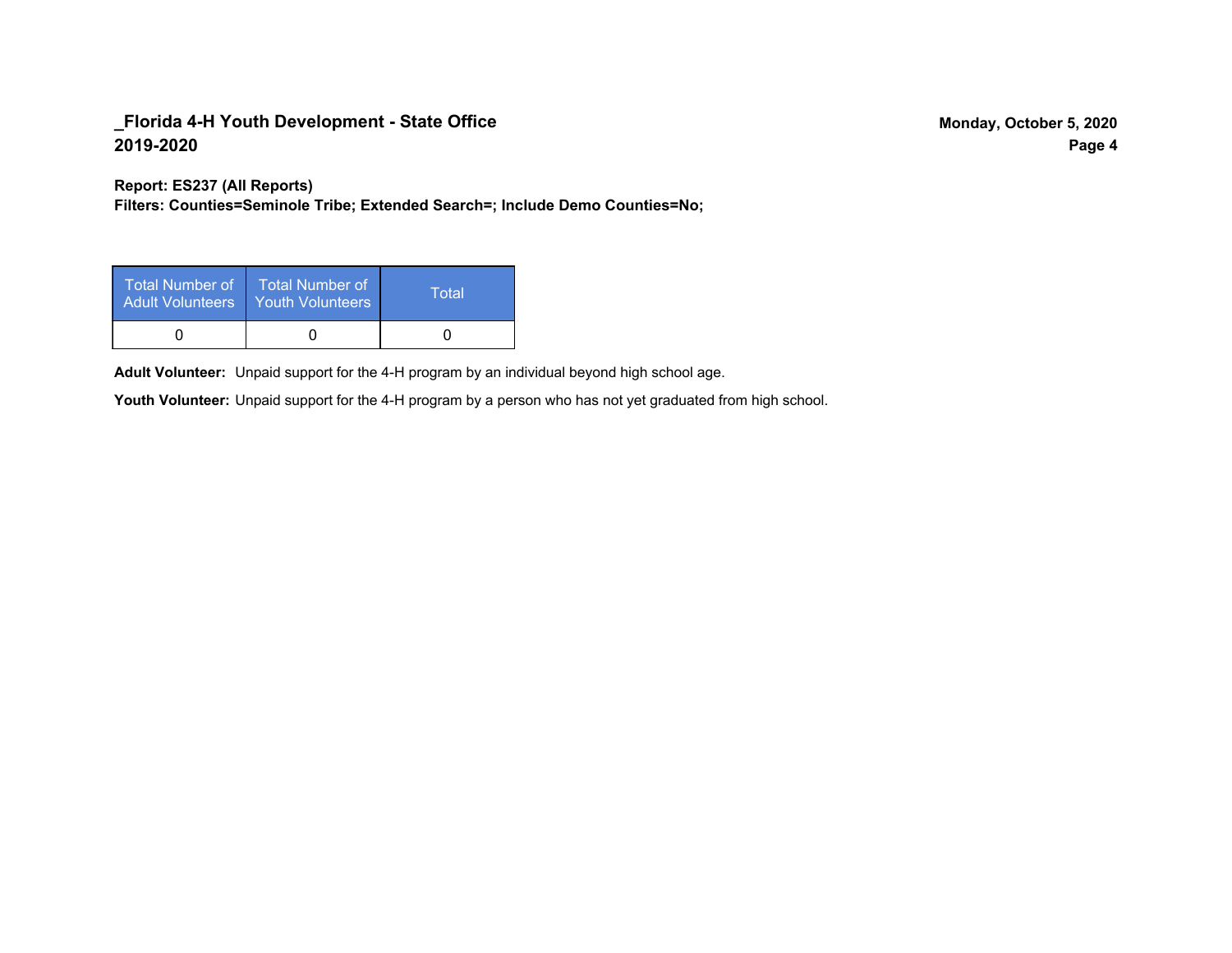### **Filters: Counties=Seminole Tribe; Extended Search=; Include Demo Counties=No; Report: ES237 (All Reports)**

| : Agriculture Awareness                   |  |
|-------------------------------------------|--|
| School Enrichment - Agriculture Awareness |  |
| School Enrichment - Pizza Garden          |  |
|                                           |  |

#### **Animals**

| (4-H Cloverbuds- ANIMALS & PETS)-retired project | 0  |
|--------------------------------------------------|----|
| (CAGED BIRDS) Retired Project                    | 0  |
| (GOATS) Retired Project                          | 0  |
| (GOATS-Pygmy) Retired Project                    | 0  |
| (HORSE - Advanced Horsemanship) Retired Project  | 0  |
| (HORSE - Horsemanship Science) Retired Project   | 0  |
| (LLAMAS AND ALPACAS)-retired project             | 0  |
| (POCKET PETS) Retired Project                    | 0  |
| <b>ANIMAL SCIENCES</b>                           | 0  |
| <b>BEEF</b>                                      | 15 |
| <b>CATS</b>                                      | 1  |
| <b>DAIRY CATTLE</b>                              | 0  |
| <b>DOGS</b>                                      | 0  |
| GOATS (Dairy)                                    | 0  |
| GOATS (Meat)                                     | 0  |
| <b>HORSE</b>                                     | 1  |
| HORSE (Horseless Horse)                          | 0  |
| <b>PETS</b>                                      | 0  |
| <b>POULTRY</b>                                   | 2  |
| <b>RABBITS</b>                                   | 0  |
| <b>SHEEP</b>                                     | 0  |
| <b>SWINE</b>                                     | 41 |
|                                                  | 60 |

# **Biological Sciences**

| (4-H Cloverbuds-SCIENCE & TECHNOLOGY) Retired Project | $\Omega$     |
|-------------------------------------------------------|--------------|
| (Marine/Aquatic-AQUARIUMS) Retired Project            |              |
| (Marine/Aquatic-WETLANDS) Retired Project             | <sup>0</sup> |
| (Sciences- WINGS) Retired Project                     |              |
| (Wildlife - Bats) Retired Project                     | <sup>0</sup> |
| (Wildlife - Butterflies- WINGS) Retired Project       |              |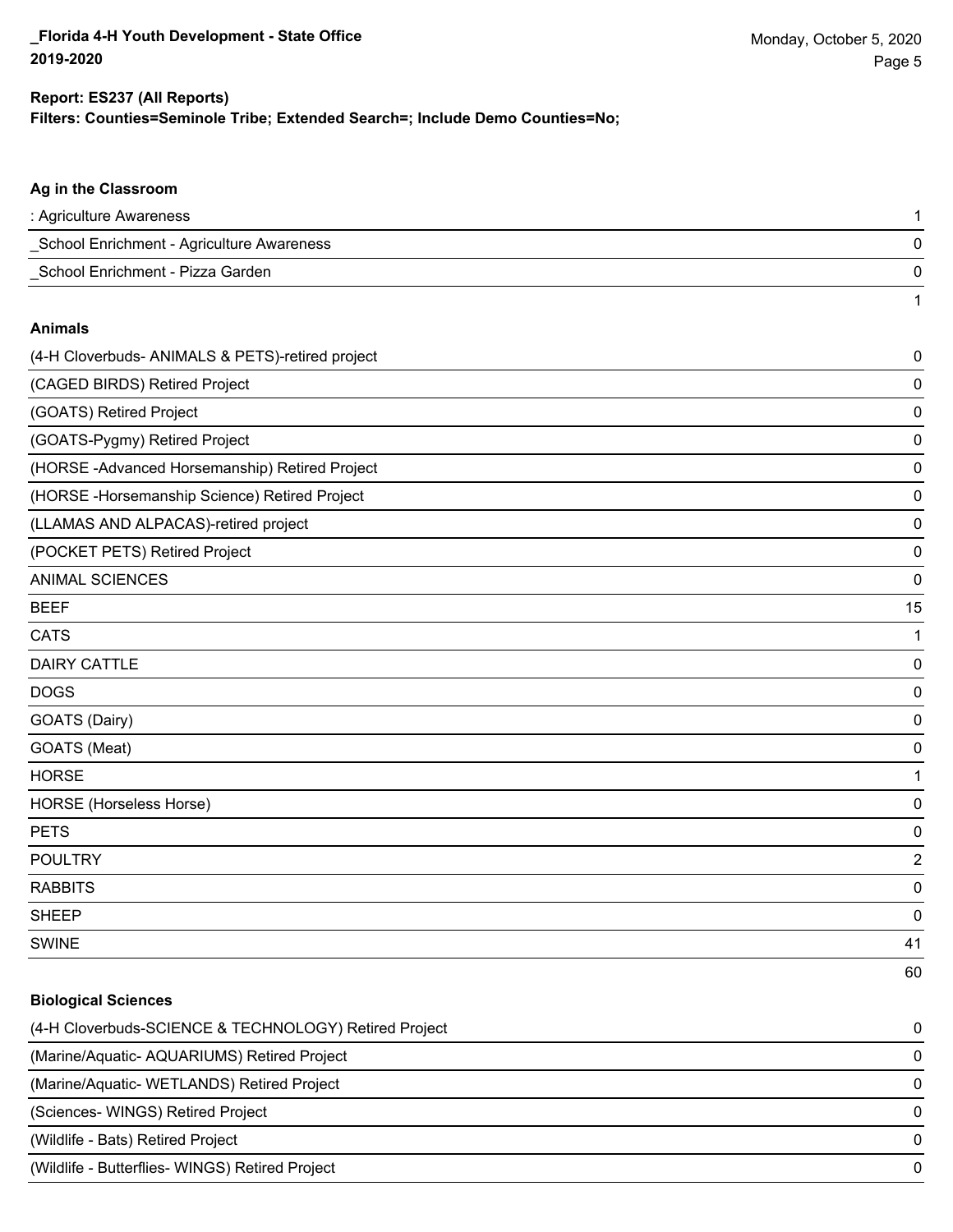### **Report: ES237 (All Reports)**

**Filters: Counties=Seminole Tribe; Extended Search=; Include Demo Counties=No;**

| (Wildlife- BLUEBIRDS) Retired Project                      | $\mathbf 0$ |
|------------------------------------------------------------|-------------|
| : ABCs of ENTOMOLOGY                                       | 0           |
| : Entomology-Apiary/Beekeeping                             | 0           |
| : Meat Sciences                                            | 0           |
| : Natural Sciences                                         | 0           |
| _School Enrichment - Embryology                            | 0           |
| _School Enrichment- Natural Sciences                       | 0           |
| INSECTS (ENTOMOLOGY)                                       | 0           |
| MARINE SCIENCE AND AQUATIC SCIENCES                        | 0           |
| <b>SCIENCE DISCOVERY</b>                                   | 1           |
| <b>VETERINARY SCIENCE</b>                                  | 0           |
|                                                            | 1           |
| <b>Civic Engagement</b>                                    |             |
| (4-H Cloverbuds- CITIZENSHIP)-retired project              | 0           |
| (Citizenship-INTERGENERATIONAL) Retired Project            | 0           |
| <b>CITIZENSHIP</b>                                         | 0           |
| CITIZENSHIP-COMMUNITY SERVICE                              | 0           |
| CULTURAL AND GLOBAL EDUCATION                              | 0           |
|                                                            | 0           |
| <b>Communications and Expressive Arts</b>                  |             |
| (4-H Cloverbuds- COMMUNICATIONS) Retired Project           | 0           |
| (4-H Cloverbuds- VISUAL-LEISURE ARTS) Retired Project      | 0           |
| (FILMMAKING) Retired Project                               | 0           |
| (LEISURE ARTS- Arts & Crafts) Retired Project              | 0           |
| (Leisure Arts- COLLECTIBLES) Retired Project               | 0           |
| (PHOTOGRAPHY) Retired Project                              | $\mathbf 0$ |
| (PUBLIC SPEAKING) Retired Project                          | $\mathbf 0$ |
| (VISUAL ARTS) Retired Project                              | $\mathbf 0$ |
| _School Enrichment - 4-H Tropicana Public Speaking Program | $\mathbf 0$ |
| COMMUNICATIONS AND PUBLIC SPEAKING                         | $\mathbf 0$ |
| <b>EXPRESSIVE ARTS</b>                                     | $\mathbf 0$ |
| <b>VISUAL ARTS</b>                                         | 0           |
| <b>Community / Volunteer Service</b>                       | 0           |

(Citizenship-PUBLIC ADVENTURES) Retired Project 0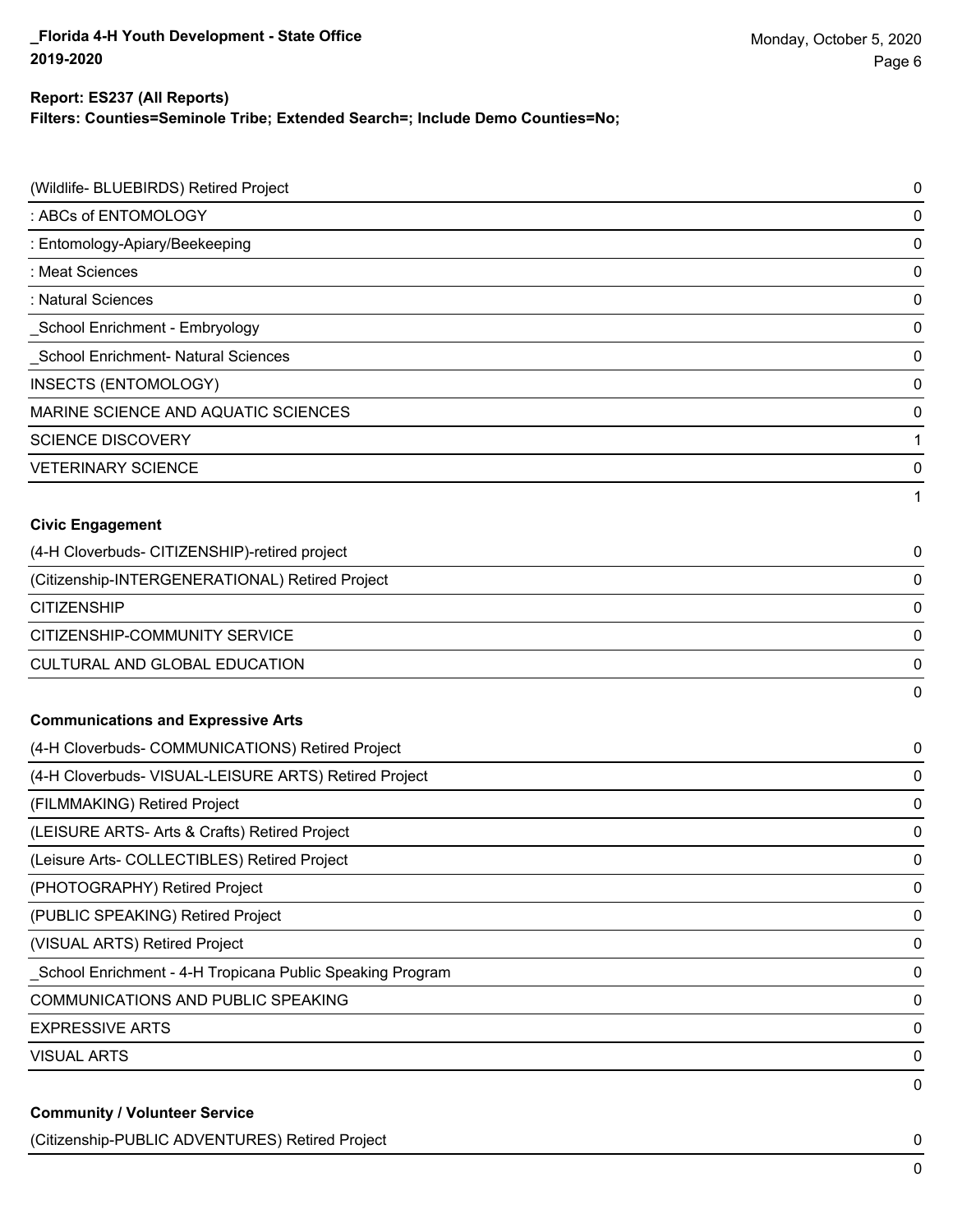## **Report: ES237 (All Reports)**

**Consumer and Family Science**

**Filters: Counties=Seminole Tribe; Extended Search=; Include Demo Counties=No;**

| (4-H Cloverbuds- CLOTHING) Retired project                   | 0  |
|--------------------------------------------------------------|----|
| (CHILD DEVELOPMENT Babysitting) Retired Project              | 0  |
| (Clothing - SELECTION) Retired Project                       | 0  |
| (Clothing - SEWING) Retired Project                          | 0  |
| (Clothing-Sewing- QUILTING) Retired Project                  | 0  |
| (CONSUMER EDUCATION AND SHOPPING) Retired Project            | 0  |
| (Human Development - Talking with TJ) Retired Project        | 0  |
| (HUMAN DEVELOPMENT) Retired Project                          | 0  |
| (Human Development-CHOICES) Retired Project                  | 0  |
| (Money Management -FINANCIAL CHAMPIONS) Retired Project      | 0  |
| : Consumer Choices Event                                     | 0  |
| 4-H CLOVERBUDS                                               | 16 |
| Animal Science- ALL ABOUT ANIMALS                            | 0  |
| Animal Sciences- LIVESTOCK JUDGING                           | 0  |
| Animals-PETS/SMALL ANIMALS                                   | 0  |
| CHILD DEVELOPMENT & CHILD CARE                               | 0  |
| Citizenship-SERVICE LEARNING                                 | 0  |
| <b>CLOTHING &amp; SEWING</b>                                 | 0  |
| <b>Exploring Farm Animals</b>                                | 0  |
| Hog-n-Ham Project                                            | 0  |
| <b>Marine Science</b>                                        | 0  |
| <b>MONEY MANAGEMENT</b>                                      | 0  |
| Performing Arts-DANCE/MOVEMENT                               | 0  |
| Pet Pals                                                     | 0  |
| Plant Pals, K-3 (5-8 yrs)                                    | 0  |
| test                                                         | 0  |
| Wildlife - Birds                                             | 0  |
|                                                              | 16 |
| <b>Environmental Education / Earth Sciences</b>              |    |
| (4-H Cloverbuds- ENVIRONMENT-Earth Sciences) Retired Project | 0  |
| : Recycling                                                  | 0  |
| : Water Education                                            | 0  |
| School Enrichment - Project Learning Tree                    | 0  |
| School Enrichment- Environmental Sciences                    | 0  |
| <b>EARTH SCIENCES</b>                                        | 0  |
|                                                              |    |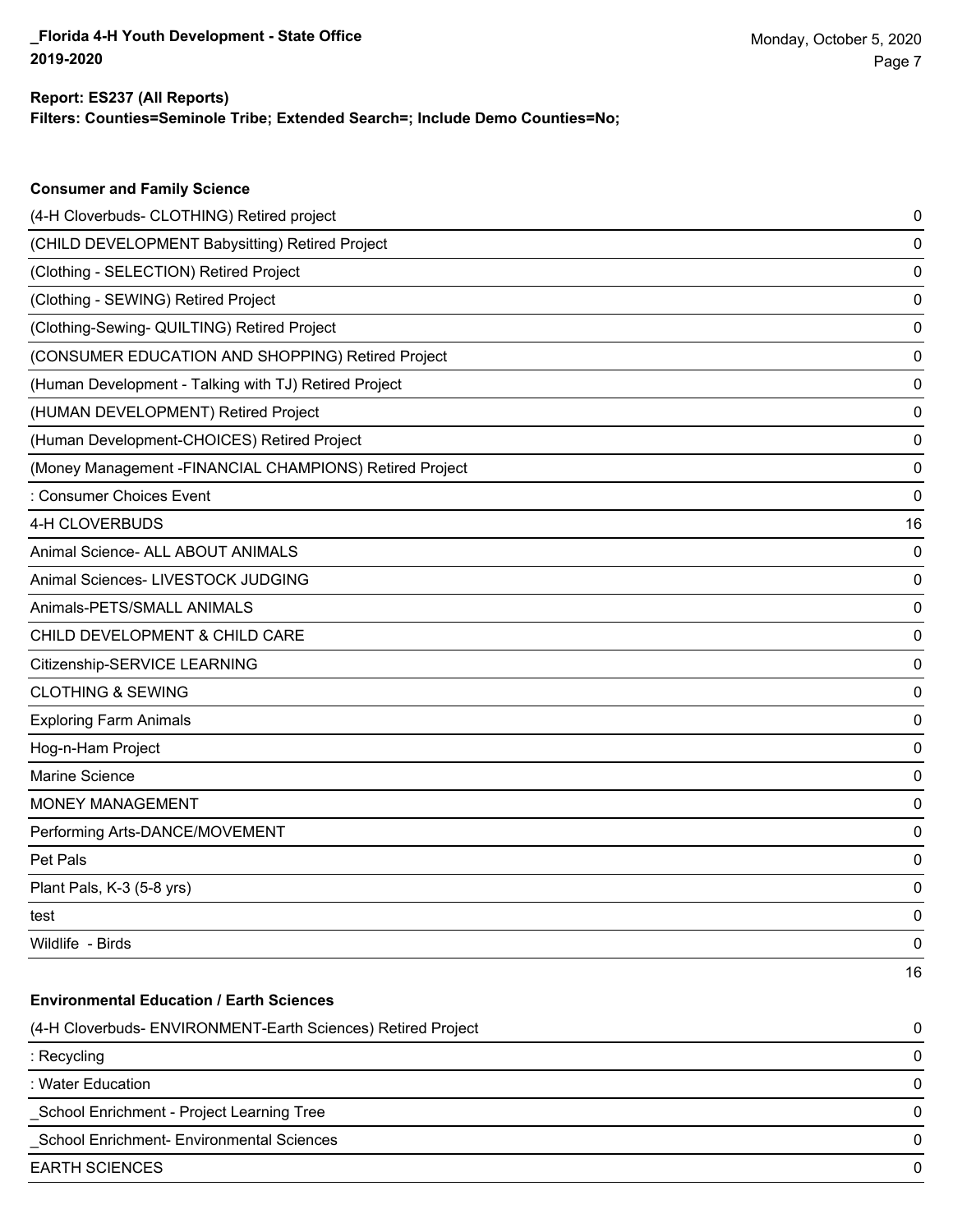**Filters: Counties=Seminole Tribe; Extended Search=; Include Demo Counties=No;**

| <b>ENERGY</b>                                         | 0              |
|-------------------------------------------------------|----------------|
| <b>ENVIRONMENTAL SCIENCES</b>                         | 0              |
| <b>FORESTRY</b>                                       | 0              |
| <b>OUTDOOR EDUCATION</b>                              | 0              |
| SOIL AND WATER SCIENCES                               | 0              |
| <b>SPORTFISHING</b>                                   | 1              |
| <b>SS - SHOOTING SPORTS</b>                           | 1              |
| <b>SS-ARCHERY</b>                                     | $\overline{a}$ |
| SS-HUNTING 10y/o                                      | 0              |
| SS- MUZZLELOADING 12y/o                               | 0              |
| SS-RIFLE, AIR                                         | 0              |
| SS- RIFLE, SMALL BORE                                 | 0              |
| SS-SHOTGUN 10y/o                                      | 0              |
| <b>WILDLIFE &amp; HABITATS</b>                        | 0              |
|                                                       | 4              |
| <b>Foods and Nutrition</b>                            |                |
| (4-H Cloverbuds- FOODS & NUTRITION) Retired Project   | 0              |
| (Food - SPORTS NUTRITION) Retired Project             | 0              |
| (FOOD AND FOOD PRESERVATION SCIENCES) Retired Project | 0              |
| (FOOD PREP AND COOKING) Retired Project               | 0              |
| (Food Prep- BREADS & BREADMAKING) Retired Project     | 0              |
| (Food Prep- DAIRY FOODS) Retired Project              | 0              |
| (Food Prep- MICROWAVE MAGIC) Retired Project          | 0              |
| (Food Science- FOOD PRESERVATION) Retired Project     | 0              |
| School Enrichment - Up for the Challenge              | 0              |
| <b>School Enrichment - YUM</b>                        | 0              |
| <b>School Enrichment - YUMMEE</b>                     | 0              |
| <b>School Enrichment- Nutrition</b>                   | 0              |

FOOD & NUTRITION 0

## **Health**

| (Health- HEALTH ROCKS) Retired Project      |   |
|---------------------------------------------|---|
| (HEALTH: PHYSICAL ACTIVITY) Retired Project | 0 |
| : Healthy Living                            | 0 |
| PERSONAL WELL BEING                         |   |
|                                             |   |

0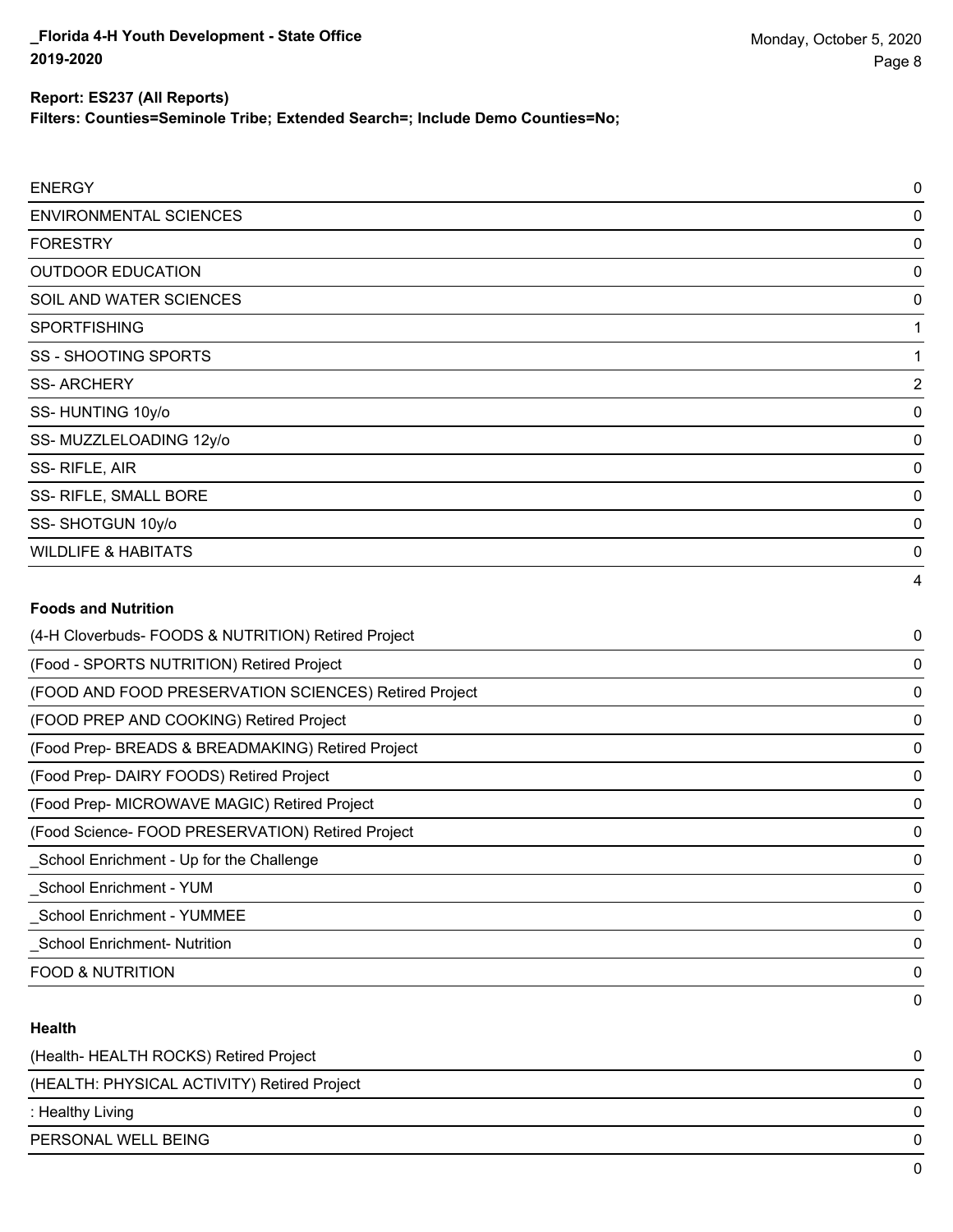#### **Report: ES237 (All Reports)**

**Filters: Counties=Seminole Tribe; Extended Search=; Include Demo Counties=No;**

| <b>Leadership and Personal Development</b>                 |   |
|------------------------------------------------------------|---|
| (4-H Cloverbuds- LEADERSHIP) Retired Project               | 0 |
| (4-H Cloverbuds_DISCOVERY Projects) Retired Project        | 0 |
| (Home Environment- CHANGING SPACES) Retired Project        | 0 |
| (Plant Sciences - Mowing for Money) Retired Project        | 0 |
| (Workforce Prep- CAREER DEVELOPMENT) Retired Project       | 0 |
| (Workforce Prep- ENTREPRENEURSHIP) Retired Project         | 0 |
| : Character Education                                      | 0 |
| : Personal Development                                     | 0 |
| <b>EXPLORING 4-H</b>                                       | 0 |
| <b>LEADERSHIP DEVELOPMENT</b>                              | 0 |
| <b>WORKPLACE PREPARATION</b>                               | 0 |
|                                                            | 0 |
| <b>Personal Safety</b>                                     |   |
| (Health and Safety- ATV SAFETY) Retired Project            | 0 |
| (Health- EMERGENCY PREPARDNESS) Retired Project            | 0 |
| <b>ATV SAFETY</b>                                          | 0 |
| <b>SAFETY</b>                                              | 0 |
|                                                            | 0 |
| <b>Physical Sciences</b>                                   |   |
| (ASTRONOMY) Retired Project                                | 0 |
| : Weather and Climate                                      | 0 |
| <b>AEROSPACE</b>                                           | 0 |
|                                                            | 0 |
| <b>Plant Science</b>                                       |   |
| (4-H Cloverbuds- PLANT SCIENCES-Gardening) Retired Project | 0 |

| (GROWING CITRUS) Retired Project                         | 0        |
|----------------------------------------------------------|----------|
| (Plant Sciences-GARDENING) Retired Project               | $\Omega$ |
| (Plants - Gardening - FLOWERS) Retired Project           | $\Omega$ |
| (Plants - Gardening - VEGETABLES) Retired Project        | $\Omega$ |
| (Plants - Gardening-CONTAINER GARDENING) Retired Project | $\Omega$ |
| _School Enrichment- Gardening and Plants                 | $\Omega$ |
| <b>GARDENING AND PLANTS</b>                              | $\Omega$ |
| <b>GARDENING AND PLANTS: JR MASTER GARDENER</b>          | $\Omega$ |
|                                                          | 0        |